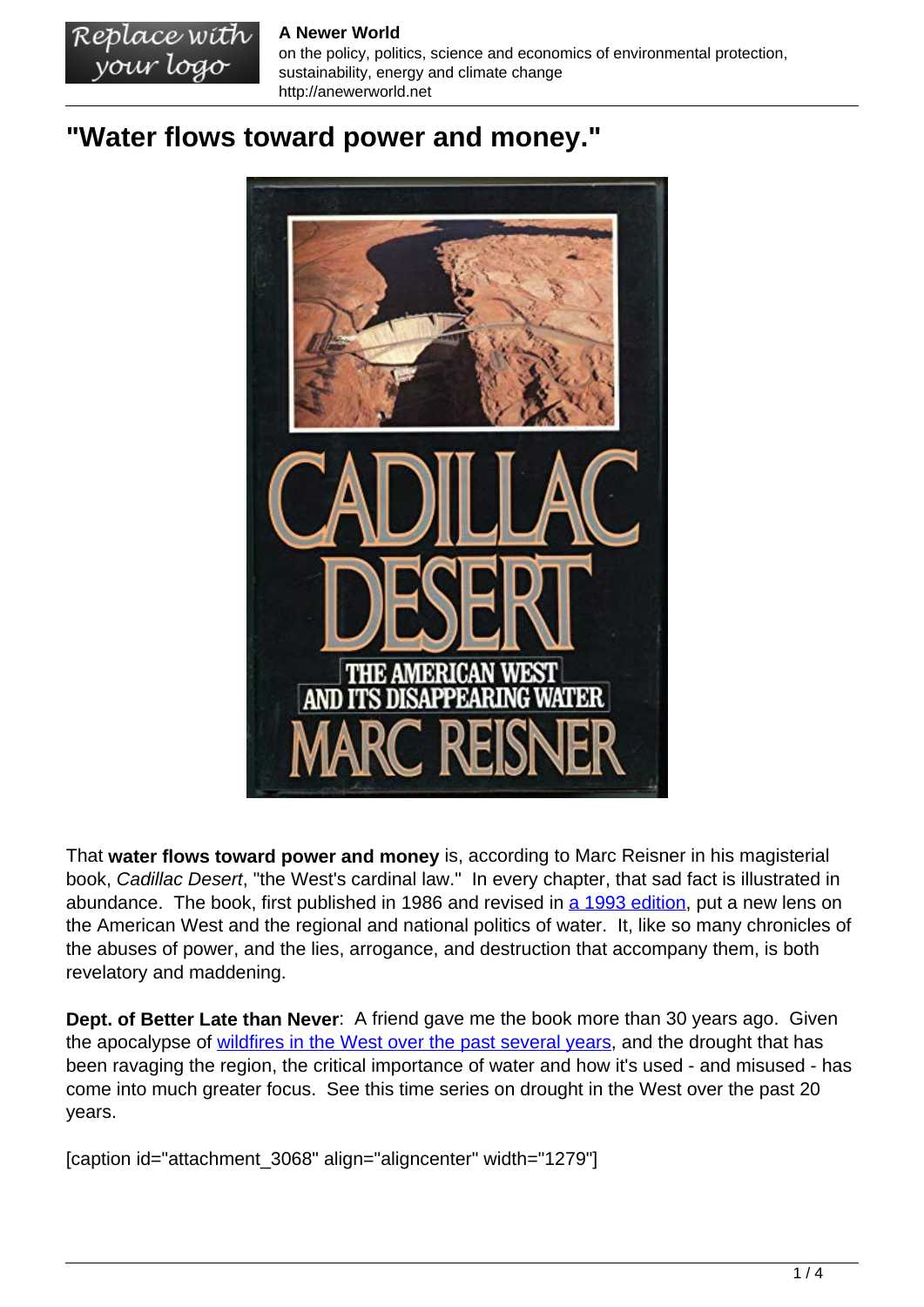Replace with<br>your logo **A Newer World** on the policy, politics, science and economics of environmental protection, sustainability, energy and climate change http://anewerworld.net



for "area type" use "geographic regions" and for "area" type "West" at the link: https://droughtmonitor.unl.edu/DmData/TimeSeries.aspx[/caption]

Note that more than 98% of the West was **at least** "abnormally dry" as of Sept. 14 this year. See also this excellent [NY Times interactive](https://www.nytimes.com/interactive/2020/09/24/climate/fires-worst-year-california-oregon-washington.html) (from Sept. 2020) on a decade of wildfires in California. There are nine active fires in California as of this morning, burning nearly 1.9 million acres - about 3,000 square miles, bigger than Delaware.

It would take an ostrich with its head buried very deep in the sand indeed to not see the influence that climate change is having on the West, particularly [the Southwest](https://nca2018.globalchange.gov/chapter/25/). Elizabeth Kolbert's **[Field Notes from a Catastrophe](https://www.bloomsbury.com/us/field-notes-from-a-catastrophe-9781620409886/)**, essential reading on the climate crisis, recounts a talk given by a NASA climate scientist to water-resource managers in California. The scientist was giving them the bad news on drought projections for the future. The reaction of the managers was along the lines of "Well, if that happens, forget it. We won't be able to deal with that." Those projections have been holding true.

But even without the droughts that the American West has been experiencing, exacerbated by climate change, water has always been the key resource there. Cadillac Desert is a history of how cities, states, Big Ag, politicians, and federal agencies, principally the Interior Dept.'s [Bureau of Reclamation,](https://www.usbr.gov/) have spent hundreds of billions of dollars, most of it from the American taxpayer, over more than a hundred years to bring water to a part of the world that is desert. One of the great ironies in all of this is, as Reisner identifies, while espousing the virtues of deep conservatism (think Reagan, Goldwater, Nixon, the **[Sagebrush Rebellion](https://en.wikipedia.org/wiki/Sagebrush_Rebellion)**, etc.), "...the American West quietly became the first and most durable example of the modern welfare state." When confronted by a chief executive, Jimmy Carter in this case, who wanted to cut away the enormous fat in the pork barrel that was and is water projects, Congress, to quote from the "New Republic" in 1978, began "breaking out the high-minded rhetoric that Congressmen reserve for their grubbiest and most cynical undertakings."

The book chronicles the machinations of the Tennessee Valley Authority, a federal water and power agency that was responsible for massive pollution from strip-mining coal and the subsequent burning of it, as well as the self-destructive behavior of farmers above the Ogallala Aquifer, pumping far more groundwater than can be safely recharged by rain, but its main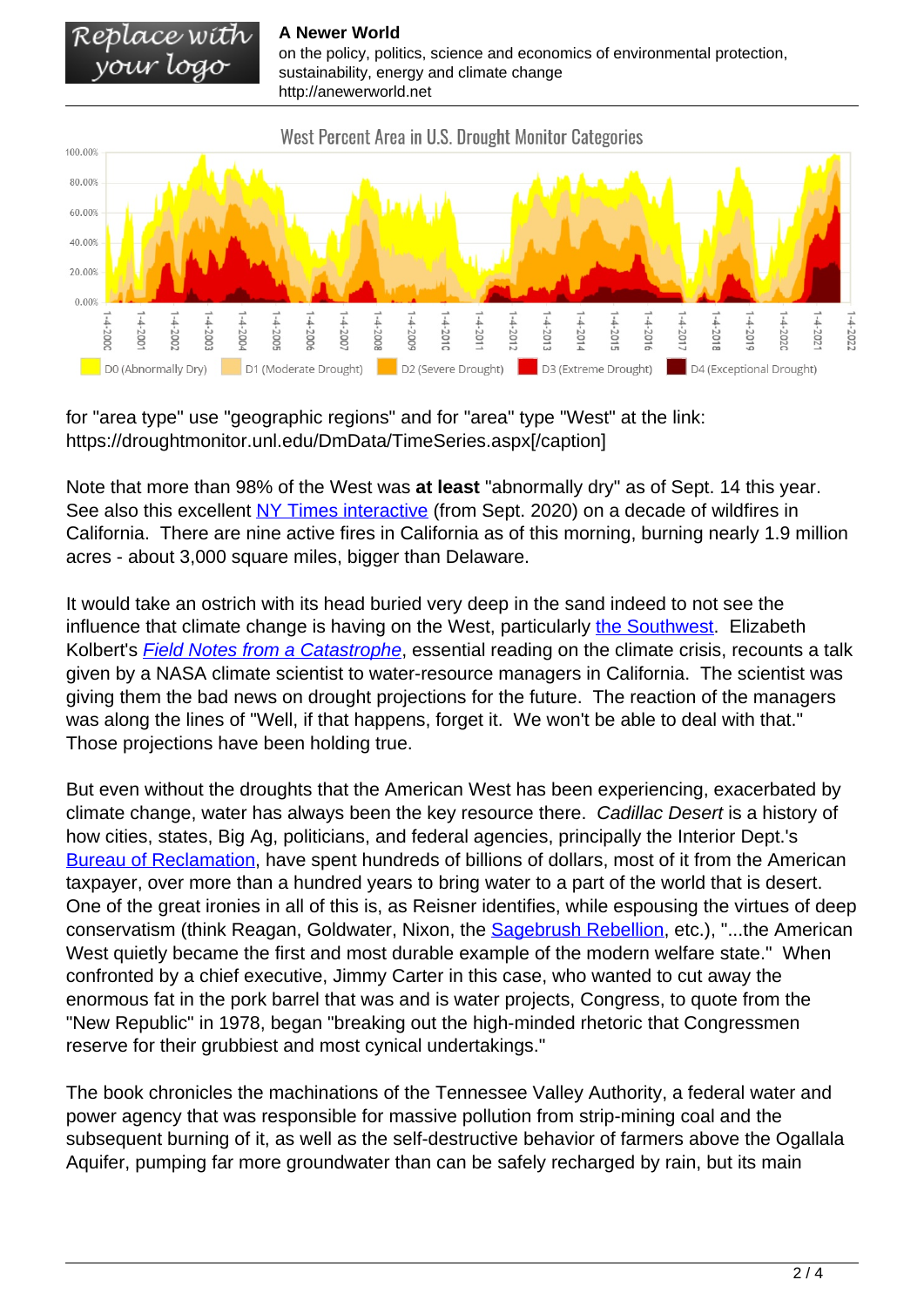emphasis is on the American West.

Aside from Los Angeles, San Diego, Las Vegas, Tucson, Phoenix, and the other cities of the Southwest that depend for their survival on the dams and aqueducts built by the Bureau of Reclamation and other agencies, the main recipient of all the water diversions is agriculture. Globally, [farming uses 70% of the freshwater supply](https://pacinst.org/water-food-and-agriculture/). In California, agriculture accounts for [80%](https://pacinst.org/publication/california-agricultural-water-use-key-background-information/) [of overall use.](https://pacinst.org/publication/california-agricultural-water-use-key-background-information/) Cadillac Desert documents how, throughout the 20th and early 21st centuries, farmers - in large part enormous growers (including oil companies and the Southern Pacific Railroad) - have reaped huge profits because of the flow of cheap, taxpayer-subsidized water to their crops.

Not surprisingly perhaps, safety was not always of paramount importance in building dams. In 1889, the South Fork Dam in Pennsylvania collapsed during heavy rains and over two thousand people died. In 1928, the Saint Francis Dam, 40 miles north of downtown Los Angeles, collapsed without warning in the night and killed over 450 people. William Mulholland, the driving force behind the Los Angeles Department of Water and Power's acquisition of water in the region, had ignored the advice of his own engineers and filled the reservoir beyond what it could safely contain. Two generations later, in 1976, the Bureau of Reclamation's \$100 million Teton Dam in Idaho, defying the local geology and ignoring standard engineering rules, collapsed with the loss of 11 lives and damage estimates of \$2 billion - \$9.6 billion in today's dollars. However, had the collapse happened at night, the death toll could've been in the thousands. Only a rapid mobilization of an emergency evacuation prevented a much higher death toll.

The balance between the costs and the benefits are discussed in the book for several projects. In many cases, the taxpayer lost. Reisner acknowledges the benefits in spawning vast farmland claimed from the desert and the growth of cities. He also, however, looks at the losses: "The cost of all this, however, was a vandalization of both our natural heritage and our economic future, and the reckoning has not even begun. Thus far, nature has paid the highest price. Glen Canyon is gone. The Colorado Delta is dead. The Missouri bottomlands have disappeared. Nine out of ten acres of wetlands in California have vanished, and with them millions of migratory birds. The great salmon runs in the Columbia, the Sacramento, the San Joaquin, and dozens of tributaries are diminished or extinct." The list goes on. He talks about "financial vandalism of the future" in the form of the costs of permanently salt-poisoned land, trillions of tons of silt to be dredged from behind dams, replacement water for the aquifer resources that have been relentlessly mined, the restoration of wetlands and wild rivers, and the bankruptcy of thousands of small farmers and their communities because of the unfair advantage that the big landholders had with their cheap, government water. Cadillac Desert is, in many ways, an immensely depressing history. It is also a superbly well documented and eloquently told story. It is, in a word, a classic, and should be read by any student of political or environmental science, or, for that matter, anyone who takes their citizenship seriously. So many of the stories here are about how power and money have swept away civic values, economic rationality, and scientific reason.

(In a post to follow, I will look at what is being done to address the ills wrought by the dam builders. In the Anthropocene Age, epitomized by the arrogance of the water and power